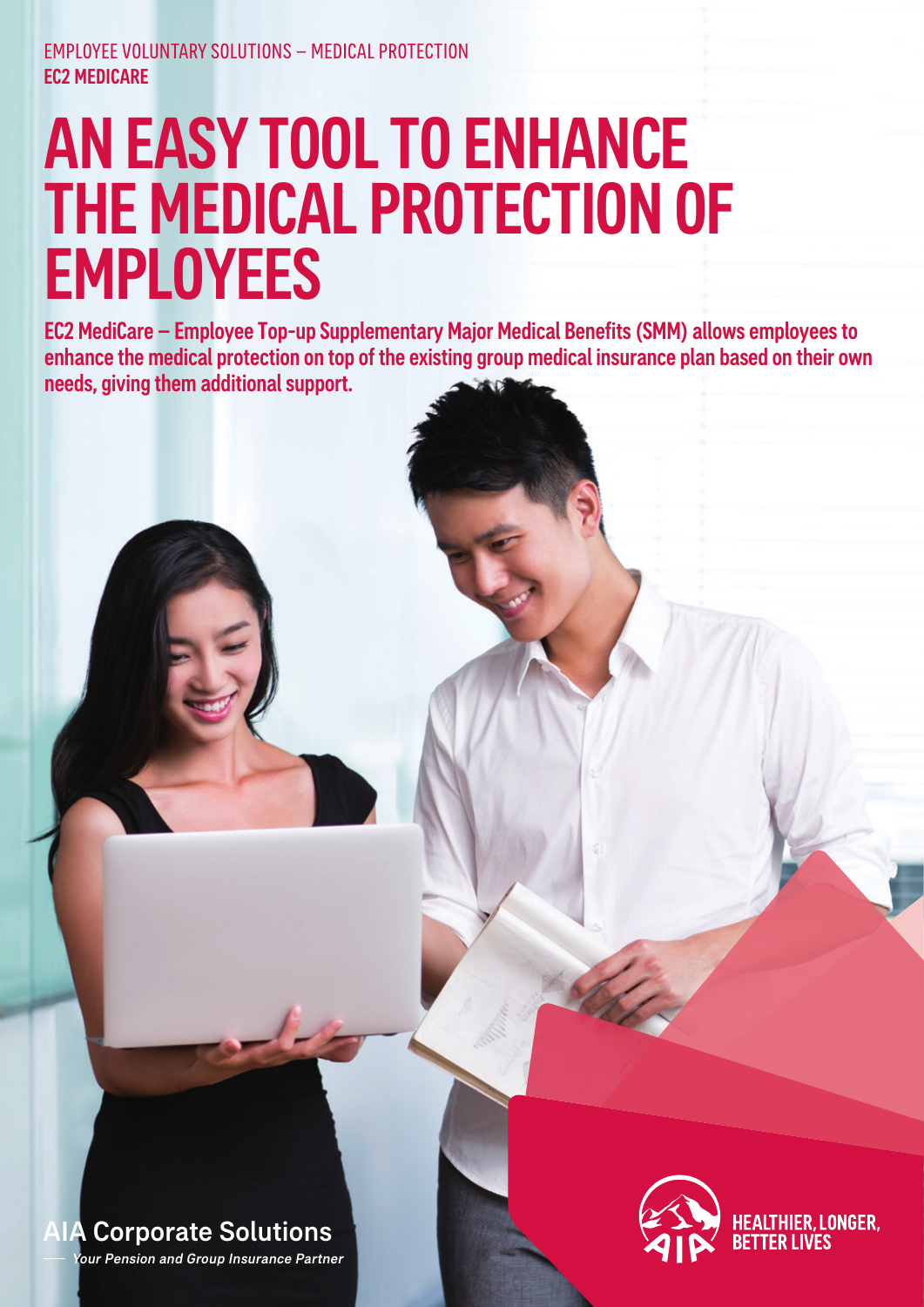# A solution for employers to provide attentive protection for each employee

We understand that a single basic group medical insurance plan is not going to satisfy various protection needs of employees through different stages of life

That's why we have EC2 MediCare – Employee Top-up Supplementary Major Medical Benefits (SMM) to attract and retain talents .

EC2 MediCare provides 6 plan options for employees. With a simple application procedure and affordable premiums, they can enhance the medical protection of their existing group medical insurance plan based on their own needs. Meanwhile, employers can better control the costs of employee benefits for a win-win situation.

## Cover at a glance

| <b>Product Nature</b>       | Medical protection insurance plan (Reimbursement)                                                         |                                                                                  |  |
|-----------------------------|-----------------------------------------------------------------------------------------------------------|----------------------------------------------------------------------------------|--|
| <b>Plan Type</b>            | <b>Basic plan</b>                                                                                         |                                                                                  |  |
| Eligibility                 | Members under an AIA group medical insurance scheme                                                       |                                                                                  |  |
|                             | <b>Employee / Spouse</b>                                                                                  | <b>Unmarried children</b>                                                        |  |
| <b>Issue Age</b>            | Minimum and maximum issue age:<br>Same as the existing AIA group medical insurance scheme of the employee |                                                                                  |  |
| Protection up to Age        | Same as the existing AIA group medical insurance scheme of the employee                                   |                                                                                  |  |
| <b>Medical underwriting</b> | No medical underwriting requirement                                                                       |                                                                                  |  |
| <b>Plan Option</b>          | • Plan 1, $2 - Ward$ plan<br>• Plan 3, 4 - Semi-Private plan<br>• Plan 5, 6 – Standard Private plan       |                                                                                  |  |
| <b>Core Benefits</b>        | hospitalisation and surgical benefits of the group medical insurance scheme                               | • Supplementary Major Medical Benefits (SMM), providing cover beyond the maximum |  |

For more information, please read the "Benefits schedule for **EC2 MediCare**" in this brochure.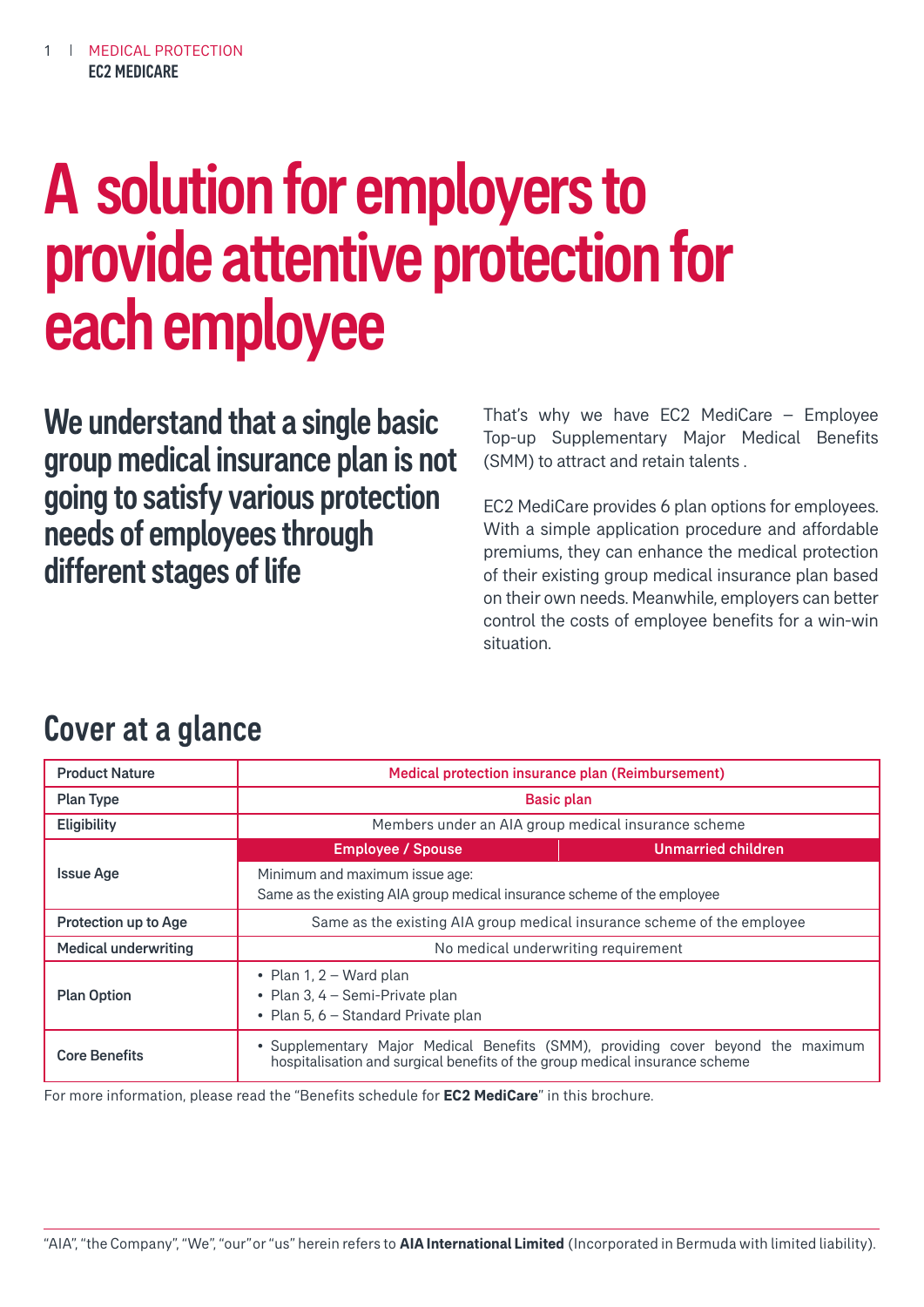# **Employee**



## Simple and easy application

Existing members under an AIA group medical insurance scheme can apply for this plan with no medical underwriting required. Also, employees can submit application simply and easily through the EC2 online platform, obtaining additional protection with ease.



## Enhance existing medical protection

EC2 MediCare offers extra medical protection for members under an AIA group medical insurance scheme. The plan provides cover for medical expenses beyond the maximum benefit of the existing group medical insurance scheme, up to HK\$1.2 million per disability, helping them deal with unexpected medical expenses.

## Flexibility to suit employees' needs

We understand each employee's medical needs are different. That's why we offer 6 plan options of cover for different room types and maximum benefits. Employees can choose the one that best suits their needs flexibly.



To give employees extra peace of mind, they can extend the cover to their family members, ensuring both employees and their loved ones enjoy comprehensive protection at affordable premiums.

\* If the company offers AIA group medical insurance scheme to employees' dependants.



## Quick and easy to set up

It takes only 10 working days to set up the EC2 online platform. Employees can then start to apply for top-up benefit anytime and anywhere during the application submission periods.

## No extra cost and administrative burden

We provide a full support service from platform set-up to communications with employees. Therefore, employer can provide a voluntary option of additional medical benefit for employees at no extra cost and with no administrative burden.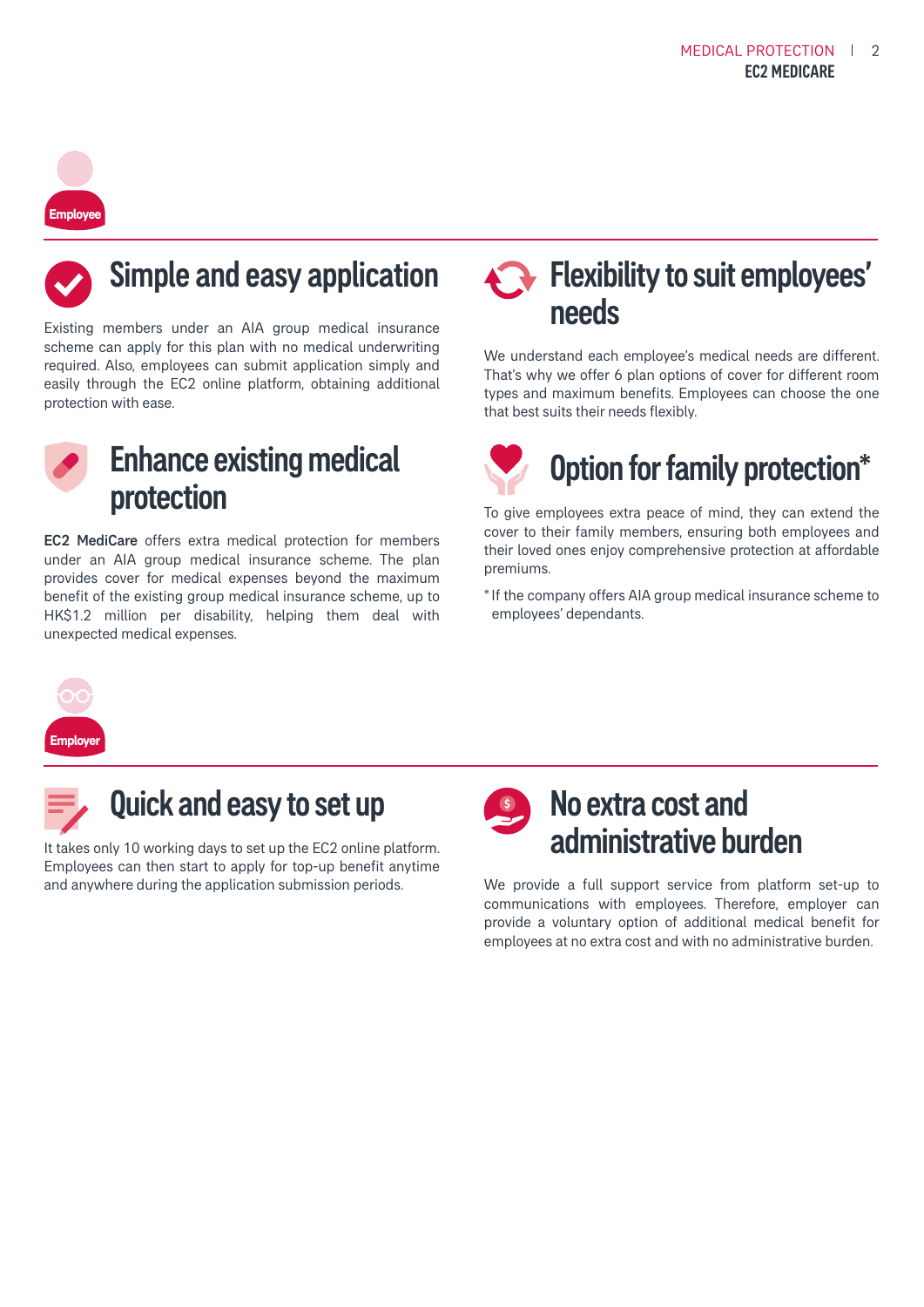### **Example**

(The following example is hypothetical and for illustrative purposes only. If there are any changes in the values, no separate announcement will be made.)

| Insured member : | Mrs. Chan (aged 42)                |
|------------------|------------------------------------|
| Occupation:      | Senior Administrative Manager      |
| Marital status:  | Married with a son and a daughter  |
| Current cover:   | AIA group medical insurance scheme |
|                  | (Maximum benefit: HK\$48,000)      |

Mrs. Chan understands she should always prepare for an unexpected medical expense, so she purchases **EC2 MediCare**  – Plan 1 (Ward), for additional medical protection on top of her existing company's group medical insurance scheme.



After purchasing **EC2 MediCare**, Mrs. Chan suffers from multiple uterine fibroids. She follows medical advice and decides to undergo surgery with a 5-day stay in hospital.

Even though the total medical expenses exceed the cover of her group medical insurance scheme, she can still receive reimbursement for the remaining eligible expenses covered in **EC2 MediCare**, obtaining more comprehensive support.

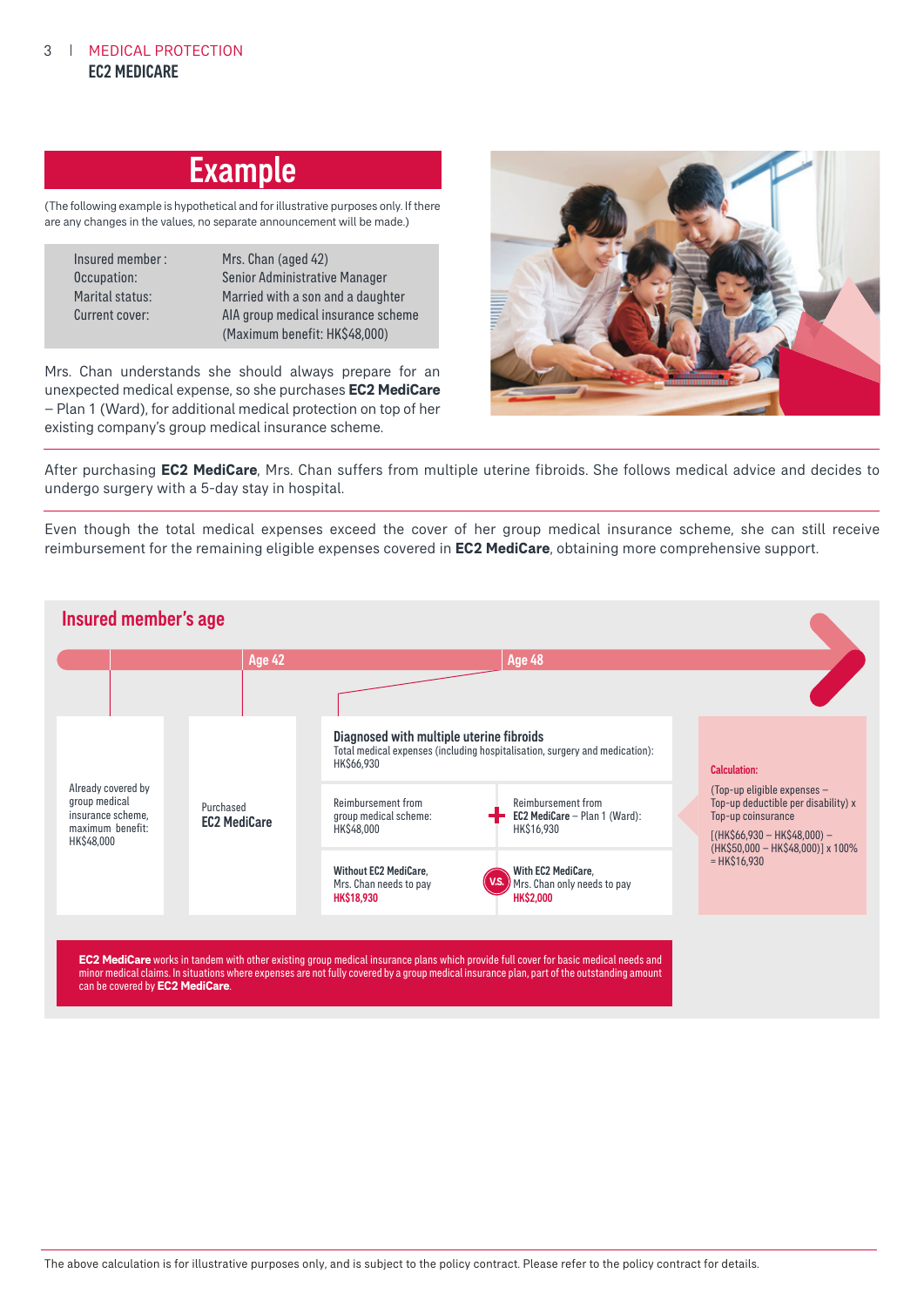## Benefits schedule for EC2 MediCare

Only "Reasonable and customary charges" are covered. For more information, please refer to point 1 of the "Product Limitation" section under "Important Information".

|                                                | Maximum Benefit (HK\$) |         |              |         |                         |           |
|------------------------------------------------|------------------------|---------|--------------|---------|-------------------------|-----------|
| Plan                                           | Plan 1                 | Plan 2  | Plan 3       | Plan 4  | Plan 5                  | Plan 6    |
| <b>Room Type Entitlement</b>                   | Ward                   |         | Semi-Private |         | <b>Standard Private</b> |           |
| Per disability limit                           | 150.000                | 300,000 | 300,000      | 600.000 | 600,000                 | 1,200,000 |
| Top-up daily room and board limit <sup>1</sup> | 750                    | 750     | 1.800        | 1.800   | 3.500                   | 3,500     |
| Top-up deductible per disability <sup>2</sup>  | 50,000                 | 50,000  | 100.000      | 100.000 | 150,000                 | 150,000   |
| Top-up coinsurance                             | 100%                   | 100%    | 100%         | 100%    | 100%                    | 100%      |

## Company participation guideline

Suitable for companies with:

- 1. a minimum of 10 full-time employees; and
- 2. an AIA group medical insurance scheme (not including voluntary or top-up policies)

## Member enrolment guideline and plan selection rule

|                                      | <b>Application submission period</b><br>(must be submitted within one of the below periods)                                                                | <b>Plan selection rule</b>                                                                                                                                                                                   |
|--------------------------------------|------------------------------------------------------------------------------------------------------------------------------------------------------------|--------------------------------------------------------------------------------------------------------------------------------------------------------------------------------------------------------------|
| <b>Members</b><br>under an AIA       | New join employees and their dependants*<br>(i) Within 14-day enrolment period upon joining<br>an AIA group medical insurance scheme                       | No restriction on plan choice for employees<br>If the insured employee chooses to enrol the family<br>members in this plan, all eligible family members of<br>the employee must join at the same time as the |
| group medical<br>insurance<br>scheme | Existing employees and their dependants*<br>(ii) Within 14-day enrolment period upon the<br>policy anniversary of an AIA group medical<br>insurance scheme | employee<br>Eligible family members of the insured employee<br>must join the plan at the same or lower level of the<br>insured employee                                                                      |

\* If the company offers AIA group medical insurance scheme to employees' dependants.

The above information is for reference only. Please refer to the policy contract for the definitions of the capitalised terms and the exact and complete terms and conditions of the cover. We reserve the right to revise the benefits schedule from time to time.

<sup>1.</sup> For the calculation of "Top-up adjustment factor" only. "Top-up adjustment factor" is applied to the calculation of the benefit payable when the insured member's "Average daily room and board charges" incurred during such hospitalisation are higher than the "Top-up daily room and board limit" stated in the benefits schedule. It is calculated by dividing the "Top-up daily room and board limit" by the "Average daily room and board charges" incurred.

<sup>2. &</sup>quot;Top-up deductible per disability" shall mean a fixed amount of eligible expenses the insured member must pay before we shall reimburse the remaining Top-up eligible expenses, which is the relevant amount stated in the benefits schedule as "Top-up deductible per disability" less the "Aggregate paid benefits". "Aggregate paid benefits" means the total benefit amount paid under the group medical insurance scheme and the voluntary top-up hospitalisation benefit. "Top-up coinsurance" means the reimbursement percentage which shall be paid by the company. Any deductible and coinsurance previously borne by the insured member under the group medical insurance scheme for the same disability shall not be counted towards the "Top-up deductible per disability" calculation. For example, if there is a HK\$50,000 Top-up deductible per disability, for the Top-up eligible expenses of HK\$100,000 with a Top-up coinsurance at 100%, you are firstly responsible for HK\$50,000 (i.e. the Top-up deductible per disability amount), while we pay for the remaining HK\$50,000 (i.e. 100% of the remaining Top-up eligible expenses after deducting the Top-up deductible per disability amount).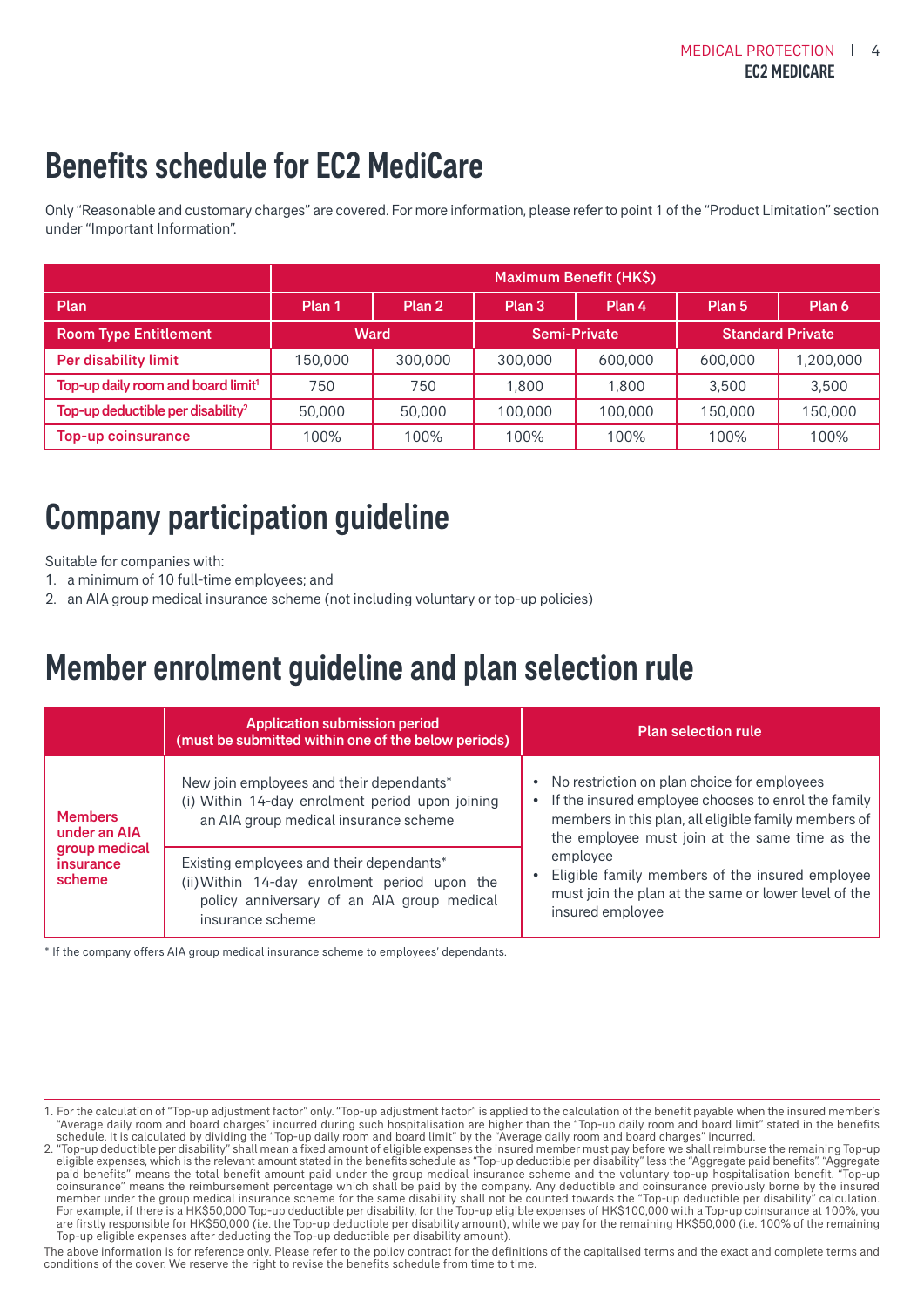## Important Information

- 1. This brochure does not contain the full terms and conditions of can obtain a copy from AIA. This brochure should be read along with the illustrative document (if any) and other relevant marketing materials, which include additional information and important considerations about this product. We would like to remind you to review the relevant product materials provided to you and seek independent professional advice if necessary. the policy. It is not, and does not form part of, a contract of insurance and is designed to provide an overview of the key features of this product. The precise terms and conditions of this plan are specified in the policy contract. Please refer to the policy contract for the definitions of capitalised terms, and the exact and complete terms and conditions of cover. In case you want to read policy contract sample before making an application, you
- 2. This plan is an insurance plan without any savings elements. All premiums are paid for the insurance and related costs.
- 3. Policyholder refers to the participating company.
- 4. Insured members refer to the insured employees, and their insured family members (if applicable).

#### Excluded industry / organisation

This plan is not applicable to the below industries / organisations:

- 1. Group where other than a single employer or employee relationship exists
- 2. Group where eligible employees include seasonal, unskilled, part-time or transient workers
- 3. Association of individuals or companies
- 4. Bus, taxi or truck driver (Risks involved with driving in mainland China will be excluded)
- 5. Construction group
- 6. Labour union
- 7. Hospital / doctor / nurse / medical or clinic group
- 8. Political or religious group
- 9. Sports team
- 10. Underground mine worker
- 11. Farmer / agriculture / animal processing
- 12. Employee leasing firm or temporary agency
- 13. Window and/or industrial cleaning service
- 14. Spa, Turkish bath, massage parlor, gymnasium, health resort or similar enterprises
- 15. Theatre, amusement park, dance hall, billiard parlor, and bowling alley or sports promoter
- 16. Group which involves special hazards / risks
	- a) Commercial airline personnel
	- b) Nuclear power or chemical production plant
	- c) Police or security officer
	- d) Fireman
	- e) Manufacturer or user of ammunition or explosive
	- f) Military and military related group
	- g) Collective traveling group (e.g. Professional sports team, air crew, offshore worker, oil rig worker, ship crew, diver or driller (oil, water, underground coal), underground miner)

#### Key Product Risks

- 1. The insured employee needs to pay the premium for this plan upon renewal every year.
- 2. We will terminate the cover of the insured member when one of the following happens:
	- the insured member passes away; or
	- the insured employee does not pay the premium within 31 days of the premium due date.
- 3. You may request for the termination of your policy by notifying us in written notice. Also, we will terminate the policy of the policyholder and all the insured members will lose their cover when one of the following happens:
	- the number of insured full-time employees falls below 10;
	- the AIA group medical insurance scheme of the company is terminated;
	- the nature of the company's business changes to another nature that we shall cease to provide cover. For the latest list of the excluded industries / organisations, please visit our website aia.com.hk; or
	- the company provides incorrect information or is unable to disclose important information regarding the insured members.
- 4. The insured member may lose the cover when he or she no longer resides in Hong Kong.
- 5. We reserve the right to terminate the policy of the policyholder and all the insured members will lose their cover when the company transfers to operate out of Hong Kong.
- 6. We underwrite the plan and the insured members are subject to our credit risk. If we are unable to satisfy the financial obligations of the policy:
	- the insured members may lose the cover; and
	- the insured employees may lose the remaining premium for that policy year.
- 7. Future medical costs will be higher than they are today due to inflation. Hence, the benefit amounts and the future premium rate of this plan may be adjusted to reflect the inflation.
- 8. The current planned benefit may not be sufficient to meet the future needs of the insured member since the future cost of living may become higher than they are today due to inflation. Where the actual rate of inflation is higher than expected, the insured member may receive less in real terms even if we meet all of our contractual obligations.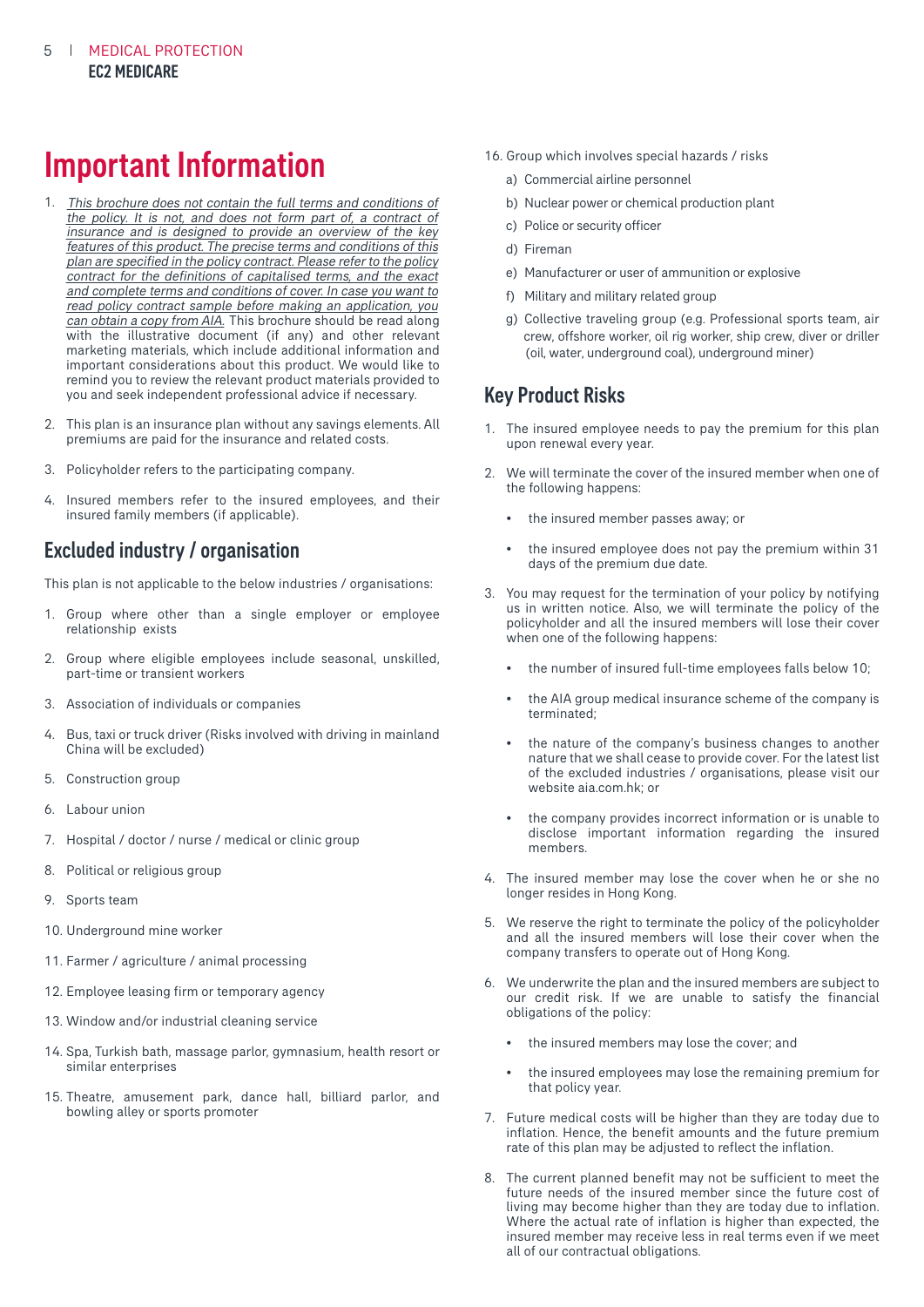#### Key Exclusions

Under this plan, we will not cover conditions that result from any of the following events:

- 1. Pre-existing conditions, except covered under the group medical insurance scheme and only after the insured member has ceased to show symptoms or receive any medical treatment, diagnosis, consultation or prescribed drugs for such disability or sickness for a continuous period of 90 days from the last treatment date.
- 2. Investigation and treatment of psychological, emotional, mental or behavioural conditions; alcoholism or drug addiction; rest cure or sanitaria care; treatment of an optional nature; intentionally self-inflicted injuries while sane or insane.
- 3. Injuries arising directly or indirectly from war, declared or undeclared.
- 4. Special nursing care; general physical or medical check-ups or tests not incidental to treatment or diagnosis of an actual sickness or injury or any treatment which is not medically necessary; immunisation, vaccination or inoculation.
- 5. Procurement or use of special braces, any appliances, any equipment or prosthetic devices, any implants, contact lenses, eye glasses, hearing aids or the fitting of the same and non-medical services such as television, telephone and the like.
- 6. Any dental or eye examination / treatment, surgical procedure for correction of eye refraction, cosmetic procedures or plastic surgery except to the extent that such surgery is necessary for the repair of damage caused solely by accidental injury covered under the policy.
- 7. Any investigation, treatment or surgery for congenital defect that gives rise to signs or symptoms, or is diagnosed, before the insured member reaches the age of 17.
- 8. Birth control measures, investigation or treatment pertaining to infertility, genetic testing or counseling, treatment occasioned by or resulting from pregnancy, childbirth or abortion.
- 9. Non-medically necessary health services.
- 10. Experimental, investigational or unproven services except when authorised by the Company.
- 11. Services and supplies for smoking cessation programmes and the treatment of nicotine addiction.
- 12. Services rendered by a Physician, Surgeon or Chinese Herbalist (whether legally registered or not) with the same legal residence as the insured member or who is a member of the insured member's family, including spouse, brother, sister, parent or child; or services delivered by an agent of the Company.
- 13. Chinese herbal medicine, bone-setting, acupuncture, tui na, hypnotism, massage therapy, aroma therapy; and other forms of alternative treatments.
- 14. Clinical home care; custodial care in any setting; day care; hospice, private duty nursing; respite care unless prior approval is obtained from the Company.
- 15. Other education services such as speech improvement, diabetic classes and nutritional services, or group support services.

The above list is for reference only. Please refer to the policy contract for the complete list and details of exclusions.

#### Premium Adjustment and Product Features Revision

#### **1. Premium Adjustment**

 In order to provide continuous protection, we will annually review and adjust the premium of the plan accordingly at the end of policy year if necessary. During the review, we may consider factors including but not limited to the following:

- claim costs incurred from all policies under this plan and the expected claim outgo in the coming year which reflects the impact of medical trend, medical cost inflation and product feature revisions;
- expenses directly related to the policy and indirect expenses allocated to this product.

#### **2. Product Features Revision**

 We reserve the right to revise the benefit structure, terms and conditions and / or product features, so as to keep pace with the times for medical advancement and to provide continuous protection.

We will give the policyholder and / or the insured employee a written notice of any revision before any policy anniversary or upon renewal.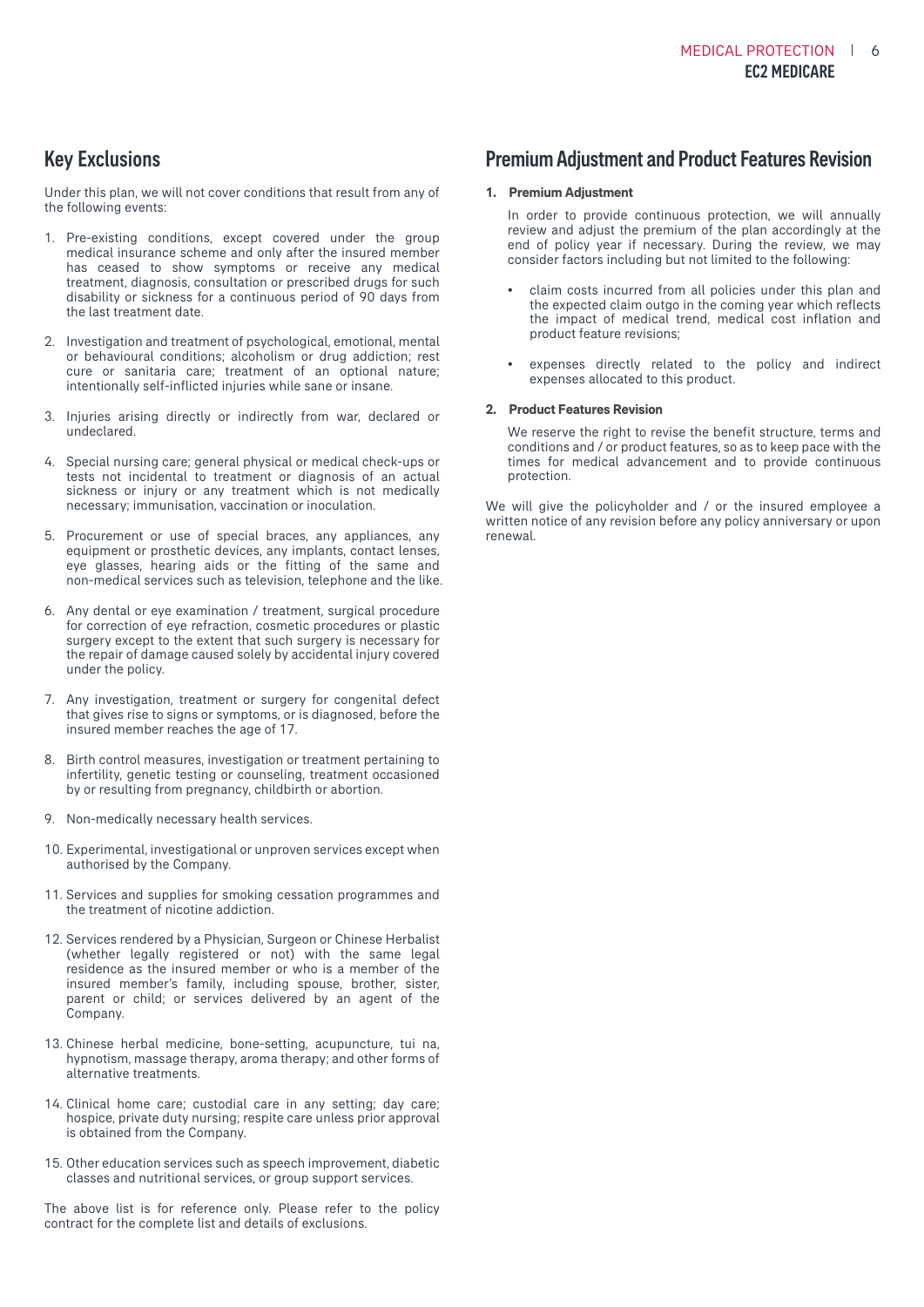Effective from 1 January 2018, all policyholders are required to pay a levy on each premium payment made for both new and in-force Hong Kong policies to the Insurance Authority (IA). For levy details, please visit our website at www.aia.com.hk/useful-information-ia-en or IA's website at www.ia.org.hk.

#### Product Limitation

1. We only cover the "Reasonable and customary charges".

 "Reasonable and customary charges" means that the charges are determined by the Company to be:

 • not more expensive than the usual level of charges for similar treatment in the locality of such service delivered.

 "Medically necessary" means that the medical services, diagnosis and / or treatments are:

- necessary to meet the basic health needs of the insured member;
- consistent with the diagnosis of the condition;
- provided in the most cost-effective manner; and type of setting appropriate for the delivery of the health service; and of demonstrated medical value; and
- required for reasons other than the convenience of the insured member or his physician.

 Experimental, screening, and preventive services or supplies are not considered medically necessary. We may adjust any and all benefits payable in relation to any hospital / medical charges which is not a reasonable and customary charge.

- 2. "Top-up adjustment factor" is applied to the calculation of the benefit payable when the insured member's "Average daily room and board charges" incurred during such hospitalisation are higher than the "Top-up daily room and board limit" stated in the benefits schedule. It is calculated by dividing the "Top-up daily room and board limit" by the "Average daily room and board charges" incurred.
- 3. If the plan is terminated by the insured employee / insured dependant (if applicable), the insured employee / insured dependant (if applicable) may not rejoin, even if the insured employee remains in continuous employment with the company.
- 4. If the plan is terminated by any one of the insured dependants of the insured employee, the cover for all the other insured dependants of that insured employee will be terminated as well (except the event of death of an insured dependant).
- 5. Cover for the insured employee and the insured dependants (if applicable) continues until the end of the policy year in which the insured employee leaves the company.
- 6. If the eligible expenses have been reimbursed under any law, or medical program or other insurance policy provided by any government, company, other third party or us, such will not be reimbursable by us under this policy.

#### Claim Procedure

If the insured member wishes to make a claim, the insured member must send us the appropriate form and relevant proof within 90 days of the date the covered event happened. The appropriate claim form can be downloaded from our website: aia.com.hk or obtained from the financial planner. If you wish to know more about claim related matter, you may visit "File A Claim" section under our company website www.aia.com.hk.

#### Cancellation Right

The policyholder has the right to cancel the policy or the insured employee has the right to cancel the cover by giving no less than 31 days' prior written notice to us. However this will result in the insured member losing the cover, the insured employee losing the remaining premium and the policyholder losing the levy for that policy year. We also reserve the right to cancel the policy upon the policy renewal by giving the policyholder and / or the insured employee no less than 31 days' prior written notice.

#### Please contact your financial planner or call our hotline for details

Hong Kong **(852) 2232 8118 aia.com.hk hk.cs.enquiry@aia.com**

AIA Hong Kong and Macau

 $\Omega$   $\blacksquare$  in

[O]

AIA\_HK\_MACAU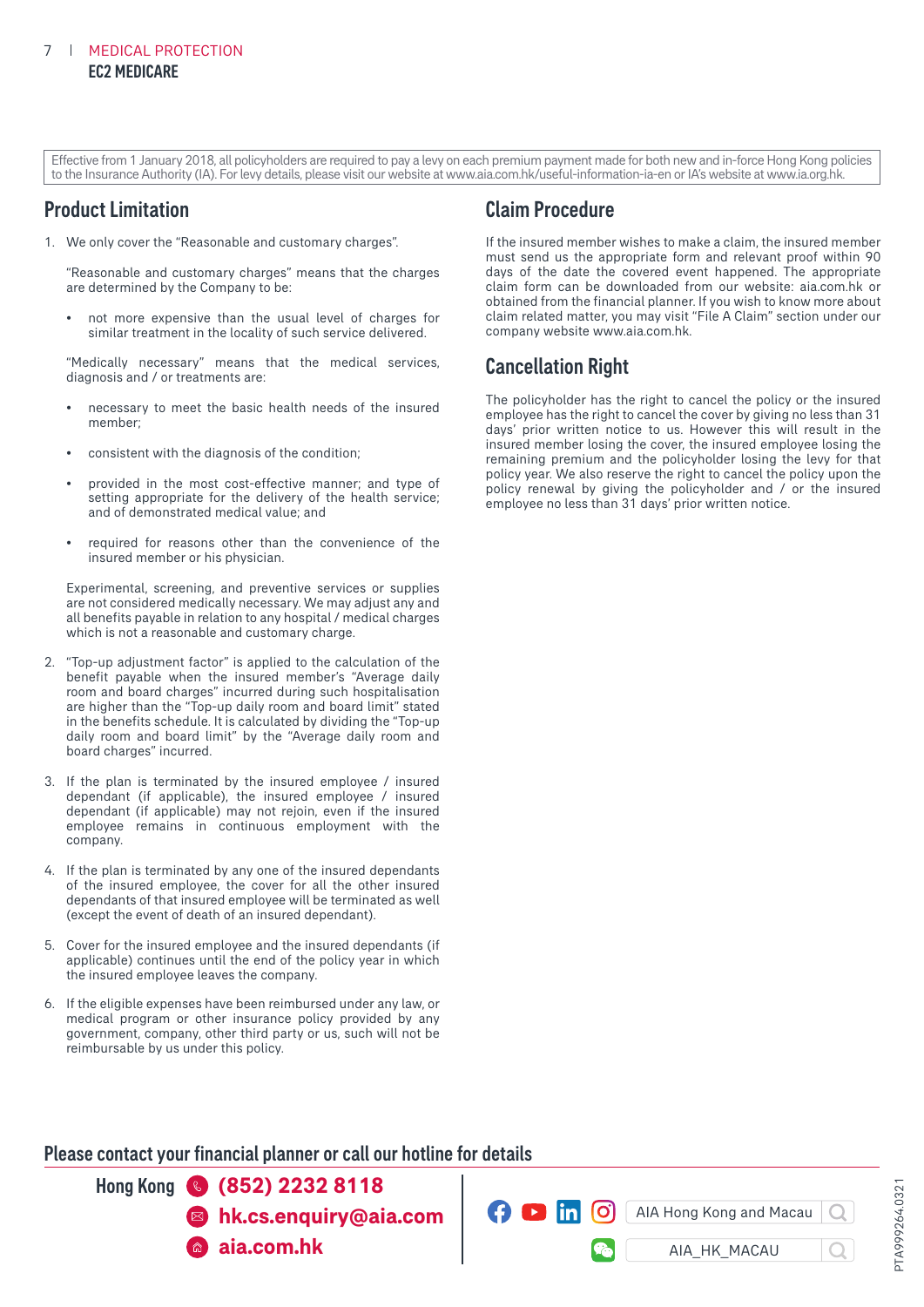## Information about the Insurance Authority Collecting Levy on Insurance Premiums

Collection of levy on insurance premiums from policyholder by the Insurance Authority (effective 1 January 2018)

#### **Background**

The Insurance Authority ("IA") has replaced the Office of the Commissioner of Insurance to regulate insurance companies since 26 June 2017. Under this new regulatory regime, with the gazette of the Insurance (Levy) Order ("the Order") and the Insurance (Levy) Regulation ("the Regulation"), all new and in-force policies underwritten in Hong Kong are subject to levy, effective 1 January 2018.

#### The statutory requirement on levy

- All in-force policies are subject to levy with policy anniversary date on or after 1 January 2018.
- Levy payable is calculated as a percentage of premiums and shall be paid by policyholders along with premiums. Levy rates and the maximum levy are prescribed by the Order as below, which shall apply throughout the policy year.

|                                                             | <b>Levy Rate</b> | Maximum Levy (HK\$)      |                                 |  |
|-------------------------------------------------------------|------------------|--------------------------|---------------------------------|--|
| <b>Policy Effective Date or Policy Anniversary Date</b>     |                  | <b>General Business*</b> | Long Term Business <sup>#</sup> |  |
| From 1 January 2018 to 31 March 2019 (both dates inclusive) | 0.04%            | 2.000                    | 40                              |  |
| From 1 April 2019 to 31 March 2020 (both dates inclusive)   | $0.06\%$         | 3.000                    | 60                              |  |
| From 1 April 2020 to 31 March 2021 (both dates inclusive)   | 0.085%           | 4.250                    | 85                              |  |
| From 1 April 2021 onwards (inclusive of that date)          | 0.1%             | 5.000                    | 100                             |  |

\* Group medical policies and group life policies with medical protection or with benefits covering sickness will be subject to the maximum levy for "General Business". # Pure group life policies and group life policies with Accidental Death & Disablement riders will be subject to the maximum levy for "Long Term Business".

- Different levy rates and maximums will apply, depending on the policy effective date or anniversary date. The prescribed levy will be subject to change from time to time.
- The actual levy payable will always be subject to the final confirmation of the policy effective date and the exact premiums of the policy. The final amount will be confirmed and listed in our Levy Invoice.

If you have further questions on levy, please visit our website at www.aia.com.hk or IA's website at www.ia.org.hk.